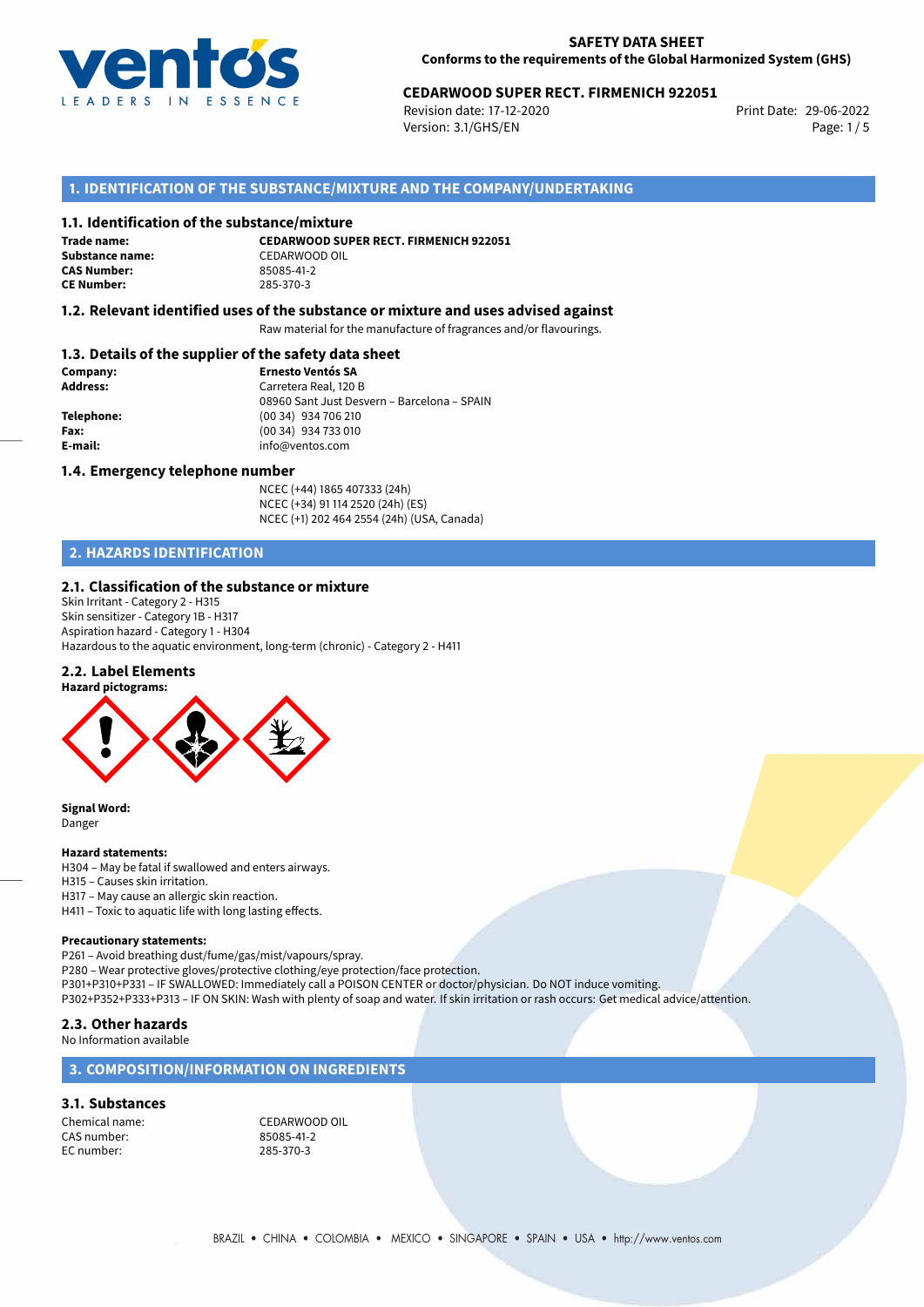

# 29-06-2022 **CEDARWOOD SUPER RECT. FIRMENICH 922051**

Revision date: 17-12-2020 Version: 3.1/GHS/EN Page: 2 / 5

#### **Hazardous constituents:**

| <b>Chemical Name</b> | % (w/w)        | <b>CAS No</b><br><b>EC No</b> | <b>Classification according to GHS</b>                                                                                                                                                                                                                      |
|----------------------|----------------|-------------------------------|-------------------------------------------------------------------------------------------------------------------------------------------------------------------------------------------------------------------------------------------------------------|
| ALPHA-CEDRENE        | $>$ 25; $<$ 50 | 469-61-4<br>207-418-4         | Skin Irritant - Category 3 - H316<br>Aspiration hazard - Category 1 - H304<br>Hazardous to the aquatic environment, short-term (acute) - Category 1 - H400<br>Hazardous to the aquatic environment, long-term (chronic) - Category 1 - H410<br>M-Factor: 10 |
| l CEDROL             | $>$ 25; $<$ 50 | 77-53-2<br>201-035-6          | Flammable Liquids - Category 4 - H227<br>Hazardous to the aquatic environment, short-term (acute) - Category 2 - H401<br>Hazardous to the aquatic environment, long-term (chronic) - Category 2 - H411                                                      |

[See the full text of the hazard statements in section 16.](#page-4-0)

# **3.2. Mixtures**

Not applicable.

# **4. FIRST-AID MEASURES**

#### **4.1. Description of necessary first aid measures**

| Ingestion:    | Rinse mouth with water.                                                                                               |
|---------------|-----------------------------------------------------------------------------------------------------------------------|
|               | Obtain medical advice.                                                                                                |
|               | Keep at rest. Do not induce vomiting.                                                                                 |
| Eye contact:  | In case of contact with eyes, rinse immediately with plenty of water for at least 15 minutes and seek medical advice. |
| Inhalation:   | Remove person to fresh air and keep at rest.                                                                          |
|               | Seek immediate medical advice.                                                                                        |
| Skin contact: | Take off immediately all contaminated clothing.                                                                       |
|               | Thoroughly wash affected skin with soap and water.                                                                    |
|               | Seek medical attention if symptoms persist.                                                                           |

#### **4.2. Most important symptoms and effects, both acute and delayed**

No information available.

#### **4.3. Indication of any immediate medical attention and special treatment needed** No information available.

**5. FIRE-FIGHTING MEASURES**

## **5.1. Extinguishing Media**

Water spray, carbon dioxide, dry chemical powder or appropriate foam. For safety reasons do not use full water jet.

### **5.2. Special hazards arising from the substance or mixture**

Known or Anticipated Hazardous Products of Combustion: Emits toxic fumes under fire conditions.

#### **5.3. Advice for firefighters**

High temperatures can lead to high pressures inside closed containers. Avoid inhalation of vapors that are created. Use appropriate respiratory protection. Do not allow spillage of fire to be poured into drains or watercourses. Wear self-contained breathing apparatus and protective clothing.

# **6. ACCIDENTAL RELEASE MEASURES**

#### **6.1. Personal precautions, protective equipment and emergency procedures**

Evacuate surronding areas. Ensure adequate ventilation. Keep unnecessary and unprotected personnel from entering. Do not breathe vapor/spray. Avoid contact with skin and eyes. Information regarding personal protective measures: see section 8.

#### **6.2. Environmental precautions**

To avoid possible contamination of the environment, do not discharge into any drains, surface waters or groundwaters.

#### **6.3. Methods and materials for containment and cleaning up**

Cover with an inert, inorganic, non-combustible absorbent material (e.g. dry-lime, sand, soda ash). Place in covered containers using non-sparking tools and transport outdoors. Avoid open flames or sources of ignition (e.g. pilot lights on gas hot water heater). Ventilate area and wash spill site after material pickup is complete.

#### **6.4. Reference to other sections**

Information regarding exposure controls, personal protection and disposal considerations can be found in sections 8 and 13.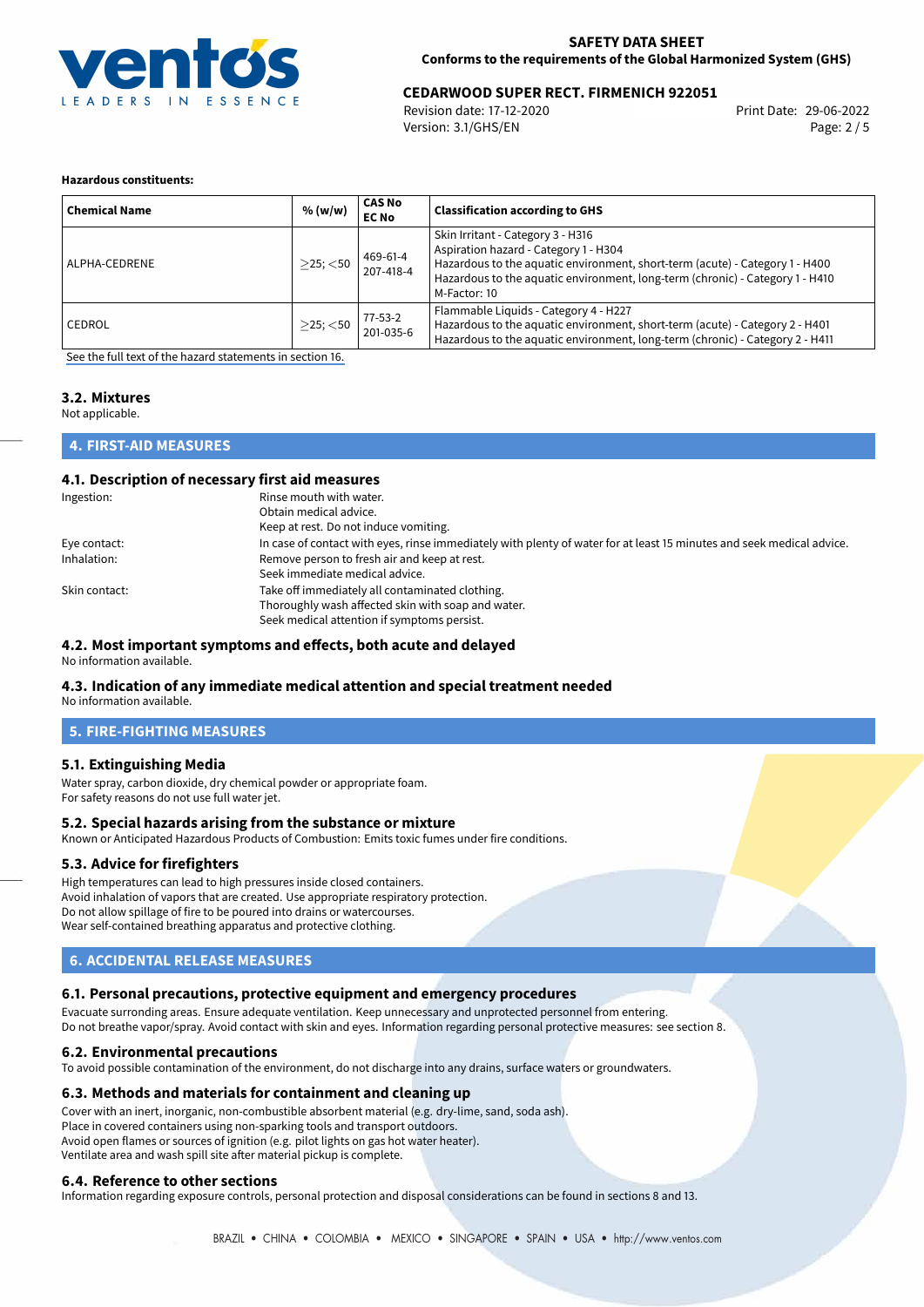

# 29-06-2022 **CEDARWOOD SUPER RECT. FIRMENICH 922051**

Revision date: 17-12-2020 Version: 3.1/GHS/EN Page: 3 / 5

# **7. HANDLING AND STORAGE**

## **7.1. Precautions for safe handling**

Do not store or handle this material near food or drinking water. Do not smoke. Avoid contact with the eyes, skin and clothing. Wear protective clothing and use glasses. Observe the rules of safety and hygiene at work. Keep in the original container or an alternative made from a compatible material.

# **7.2. Conditions for safe storage, including any incompatibilities**

Store in tightly closed and preferably full containers in a cool, dry and ventilated area, protected from light. Keep away from sources of ignition (e.g. hot surfaces, sparks, flame and static discharges). Keep away from incompatible materials (see section 10).

### **7.3. Specific end use(s)**

No information available.

**8. EXPOSURE CONTROLS AND PERSONAL PROTECTION**

#### **8.1. Control parameters**

Components with occupational exposure limits: None known.

#### **8.2. Exposure controls**

Measures should be taken to prevent materials from being splashed into the body. Provide adequate ventilation, according to the conditions of use. Use a mechanical exhaust if required.

#### **8.3. Individual protection measures, such as personal protective equipment**

| Eye/Face protection:             | Chemical safety goggles are recommended. Wash contaminated goggles before reuse.                                                            |
|----------------------------------|---------------------------------------------------------------------------------------------------------------------------------------------|
| Hand Protection:                 | Chemical-resistant gloves are recommended. Wash contaminated gloves before reuse.                                                           |
| Body protection:                 | Personal protective equipment for the body should be selected based on the task being performed and the risks<br>involved.                  |
| Respiratory Protection:          | In case of insufficient ventilation, use suitable respiratory equipment.                                                                    |
| Environmental exposure controls: | Emissions from ventilation or process equipment should be checked to ensure they comply with environmental<br>protection legislation.       |
|                                  | In some cases, filters or engineering modifications to the process equipment will be necessary to reduce emissions to<br>acceptable levels. |
|                                  |                                                                                                                                             |

# **9. PHYSICAL AND CHEMICAL PROPERTIES**

## **9.1. Information on basic physical and chemical properties**

| Appearance:                            | Liquid/solid              |
|----------------------------------------|---------------------------|
| Colour:                                | Conforms to standard      |
| Odour:                                 | Conforms to standard      |
| Odour theshold:                        | Not determined            |
| pH:                                    | Not determined            |
| Melting point/freezing point:          | Not determined            |
| Boling point/boiling range (°C):       | Not determined            |
| Flash point:                           | $101^{\circ}$ C           |
| Evaporation rate:                      | Not determined            |
| Flammability:                          | Not determined            |
| Lower flammability/Explosive limit:    | Not determined            |
| Upper flammability/Explosive limit:    | Not determined            |
| Vapour pressure:                       | 0,9332582 (Pa)            |
| Vapour Density:                        | Not determined            |
| Density:                               | $0,95-0,97$ g/mL (20°C)   |
| Relative density:                      | $0,95-0,97(20^{\circ}C)$  |
| Water solubility:                      | <b>INSOLUBLE IN WATER</b> |
| Solubility in other solvents:          | <b>SOLUBLE IN ETHANOL</b> |
| Partition coefficient n-octanol/water: | Not determined            |
| Auto-ignition temperature:             | Not determined            |
| Decomposition temperature:             | Not determined            |
| Viscosity, dynamic:                    | Not determined            |
| Viscosity, kinematic:                  | Not determined            |
| Explosive properties:                  | Not determined            |
| Oxidising properties:                  | Not determined            |
|                                        |                           |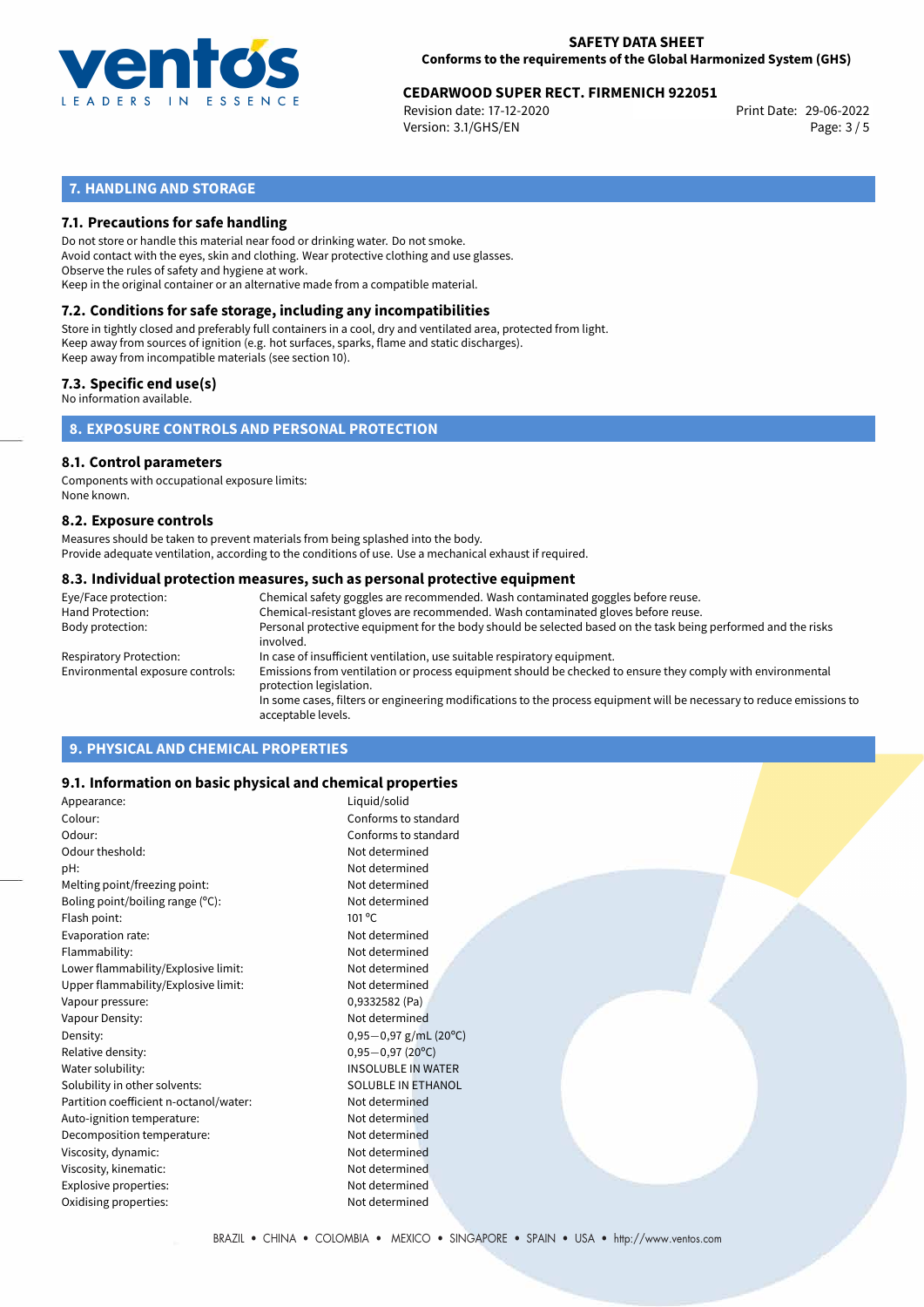

# 29-06-2022 **CEDARWOOD SUPER RECT. FIRMENICH 922051**

Revision date: 17-12-2020 Version: 3.1/GHS/EN Page: 4 / 5

# **10. STABILITY AND REACTIVITY**

#### **10.1. Reactivity**

No hazardous reactions if stored and handled as prescribed/indicated.

#### **10.2. Chemical stability**

The product is stable if stored and handled as prescribed/indicated.

#### **10.3. Possibility of hazardous reactions**

No hazardous reactions if stored and handled as prescribed/indicated.

#### **10.4. Conditions to Avoid**

Conditions to Avoid: Excessive heat, flame or other ignition sources.

#### **10.5. Incompatible materials**

Avoid contact with strong acids and bases and oxidizing agents.

## **10.6. Hazardous decomposition products**

During combustion may form carbon monoxide and unidentified organic compounds.

## **11. TOXICOLOGICAL INFORMATION**

| <b>Acute toxicity</b>                    | Based on the data available, the criteria for classification are not met. |
|------------------------------------------|---------------------------------------------------------------------------|
| <b>Skin corrosion/irritation</b>         | Causes skin irritation.                                                   |
| Serious eye damage/irritation            | Based on the data available, the criteria for classification are not met. |
| <b>Respiratory or skin sensitisation</b> | May cause an allergic skin reaction.                                      |
| <b>Germ cell mutagenicity</b>            | Based on the data available, the criteria for classification are not met. |
| Carcinogenicity                          | Based on the data available, the criteria for classification are not met. |
| <b>Reproductive toxicity</b>             | Based on the data available, the criteria for classification are not met. |
| <b>STOT-single exposure</b>              | Based on the data available, the criteria for classification are not met. |
| <b>STOT-repeated exposure</b>            | Based on the data available, the criteria for classification are not met. |
| <b>Aspiration hazard</b>                 | May be fatal if swallowed and enters airways.                             |

# **12. ECOLOGICAL INFORMATION**

#### **12.1. Toxicity**

**Assessment:** Toxic to aquatic life with long lasting effects. **Experimental/calculated data:** No information available.

## **12.2. Degradability**

No information available.

#### **12.3. Bioaccumulative potential** No information available.

**12.4. Soil mobility** No information available.

## **12.5. Other adverse effects**

See also sections 6, 7, 13 and 15 Do not allow to get into waste water or waterways.

# **13. DISPOSAL CONSIDERATIONS**

#### **13.1. Waste treatment methods**

Dispose of in accordance with national and local environmental regulations.